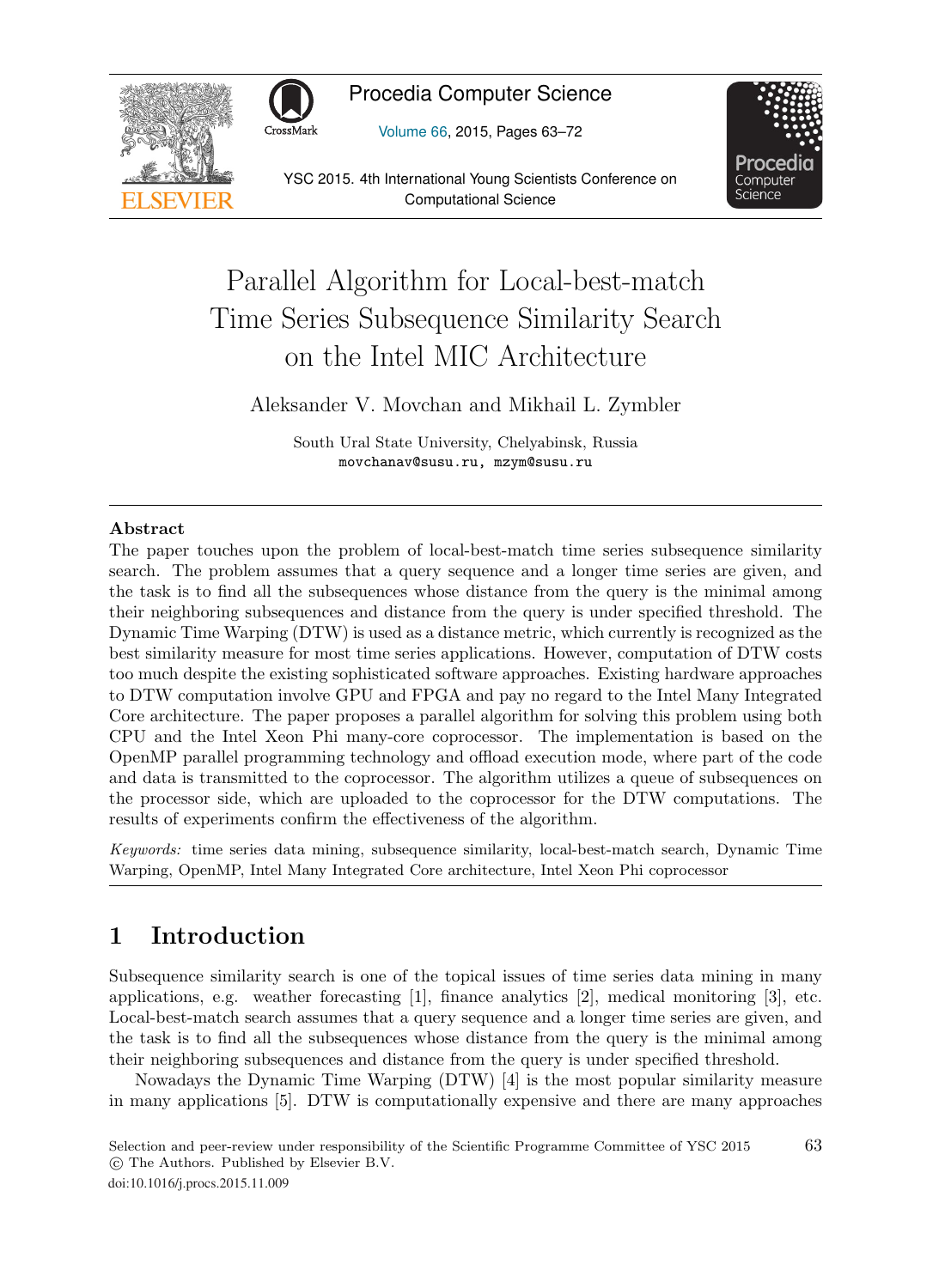that have been proposed to accelerate it, e.g. lower bounding [5], computation reusing [6], data indexing [7], early abandoning [8], etc. However, DTW still takes a large part of the total application runtime. That is why there are efforts to accelerate subsequence similarity search using parallel hardware, e.g. computer-cluster [9], multi-core [10], FPGA and GPU [6, 11, 12].

This paper presents a parallel algorithm for local-best-match subsequence search based on DTW distance for a central processor unit (CPU) accompanied with the Intel Xeon Phi manycore coprocessor [13]. The rest of the paper is organized as follows. Section 2 contains formal definition of the problem, briefly describes Intel Xeon Phi architecture and programming model and discusses related work. The suggested algorithm is described in section 3. The results of experimental evaluation of the algorithm are presented in section 4. Section 5 contains concluding remarks and directions for future research.

## **2 Background and Related Work**

#### **2.1 Formal Definitions**

A time series T is an ordered sequence  $t_1, t_2, \ldots, t_N$  of real data points, measured chronologically, where  $N$  is a length of the sequence.

Dynamic Time Warping  $(DTW)$  is a similarity measure between two time series X and Y, where  $X = x_1, x_2, ..., x_N$  and  $Y = y_1, y_2, ..., y_N$ , is defined as follows.

$$
DTW(X, Y) = d(N, N), \text{ where}
$$

$$
d(i, j) = |x_i - y_j| + min \begin{cases} d(i - 1, j) \\ d(i, j - 1) \\ d(i - 1, j - 1), \end{cases}
$$

$$
d(0, 0) = 0; d(i, 0) = d(0, j) = \infty; i = j = 1, 2, ..., N.
$$

A subsequence  $T_{im}$  of time series T is its continuous subset starting from *i*-th position and consisting of m data points, i.e.  $T_{i,m} = t_i, t_{i+1}, \ldots, t_{i+m-1}$ , where  $1 \leq i \leq N$  and  $i + m \leq N$ .

A query Q is a certain subsequence to be found in T. Let n is a length of the query,  $n \ll N$ .

Local-best-match subsequence search [11] is defined as follows. Let  $\mathcal{E} > 0$  is a similarity threshold and L denotes the resulting set of subsequences. Then  $T_{im} \in \mathbb{L} \Leftrightarrow T_{im}$  satisfies the following conditions:

$$
1. \, m=n;
$$

- 2.  $DTW(T_{im}, Q) < \mathcal{E};$
- 3.  $i = \operatorname*{argmin}_{i \in \{i-1, i, i+1\}} DTW(T_{j,m}, Q)$ .  $j \in \{i-1,i,i+1\}$

#### **2.2 The Intel Xeon Phi Architecture and Programming Model**

The Intel Xeon Phi coprocessor is an x86 many-core coprocessor of 61 cores, connected by a highperformance on-die bidirectional interconnect where each core supports 4× hyperthreading and contains 512-bit wide vector processor unit (VPU). Each core has two levels of cache memory: a 32 Kb L1 data cache, a 32 Kb L1 instruction cache, and a core-private 512 Kb unified L2 cache. The Intel Xeon Phi coprocessor is to be connected to a host computer via a PCI Express system interface. PCI Express is used for data transfer between CPU and the coprocessor.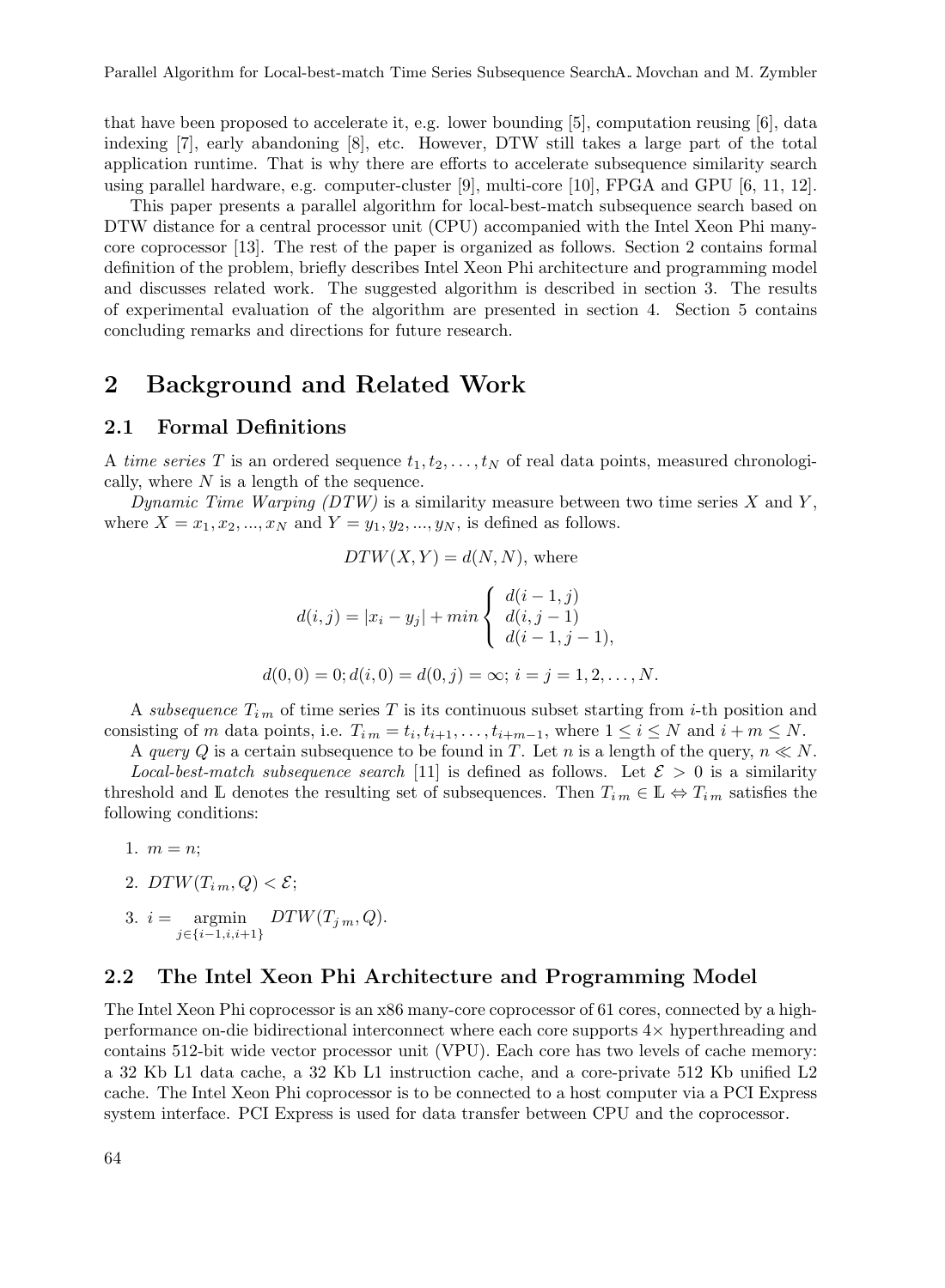The Intel Xeon Phi coprocessor supports the same programming tools and models as a regular Intel Xeon processor because of its Intel x86 native architecture. The Intel Xeon Phi coprocessor supports three programming modes: native, offload and symmetric. In native mode the application runs independently, on the coprocessor only. In offload mode the application is running on the host and offloads computationally intensive part of work to the coprocessor. The symmetric mode allows the coprocessor to communicate with other devices by means of Message Passing Interface (MPI).

#### **2.3 Related Work**

Currently DTW is considered as best similarity measure for many applications [5], despite the fact that it is very time-consuming [14, 9]. Research devoted to acceleration of DTW computation includes the following.

The SPRING algorithm [15] uses computation-reuse technique. However, this technique squeezes the algorithm's applications because data-reuse supposes non-normalized sequence. In [7] indexing technique to speed up the search was used, which need to specify the query length in advance. Authors of [16] suggested multiple indices for various length queries. Lower bounding [17] allows one to discard unpromising subsequences using the lower bound of DTW distance estimated in a cheap way. The UCR-DTW algorithm [8] integrates all the possible existing speedup techniques and most likely it is the fastest of the existing subsequence matching algorithms.

All the aforementioned algorithms aim to decrease the number of calls of DTW subroutine, not accelerating DTW itself. However, because of its complexity, DTW still takes a large part of the total application runtime [12]. There are approaches exploiting the allocation of DTW computation of different subsequences into different processing elements.

In [10] subsequences starting from different positions of the time series are sent to different Intel Xeon processors, and each processor computes DTW. In [9] different queries are distributed onto different cores, and each subsequence is sent to different cores to be compared with different queries. GPU implementation [12] parallelize the generation of the warping matrix but still process the path search serially. GPU implementation proposed in [6] utilizes the same ideas as in [10]. FPGA implementation described in [6] focuses on the naive subsequence similarity search, and do not exploit any pre-processing techniques. It is generated by a C-to-VHDL tool and should be recompiled if length of query is changed. This algorithm supports 8-bit data precision and can not support queries longer than  $2^{10}$ , so it can not be applied in big-scale tasks. To address these problems in [11] a stream oriented framework was proposed. It implements coarse-grained parallelism by reusing data of different DTW computations and uses a two-phase precision reduction technique to guarantee accuracy while reducing resource cost.

This paper suggests a parallel algorithm of the local-best-match time series subsequence similarity search under DTW for the Intel Many-integrated core accelerators where the UCR-DTW serial algorithm is used as a basis. Parallelization of the original algorithm was performed by means of OpenMP technology and adapted for the Intel Xeon Phi many-core coprocessor using our previous research [18].

## **3 Local-best-match Search on the Intel Xeon Phi**

Development of the parallel algorithm for local-best-match subsequence search looks like the following. Firstly (3.1), we have implemented local-best-match serial algorithm using UCR-DTW serial algorithm [8]. Next  $(3.2)$ , we have created a parallel version of our serial algorithm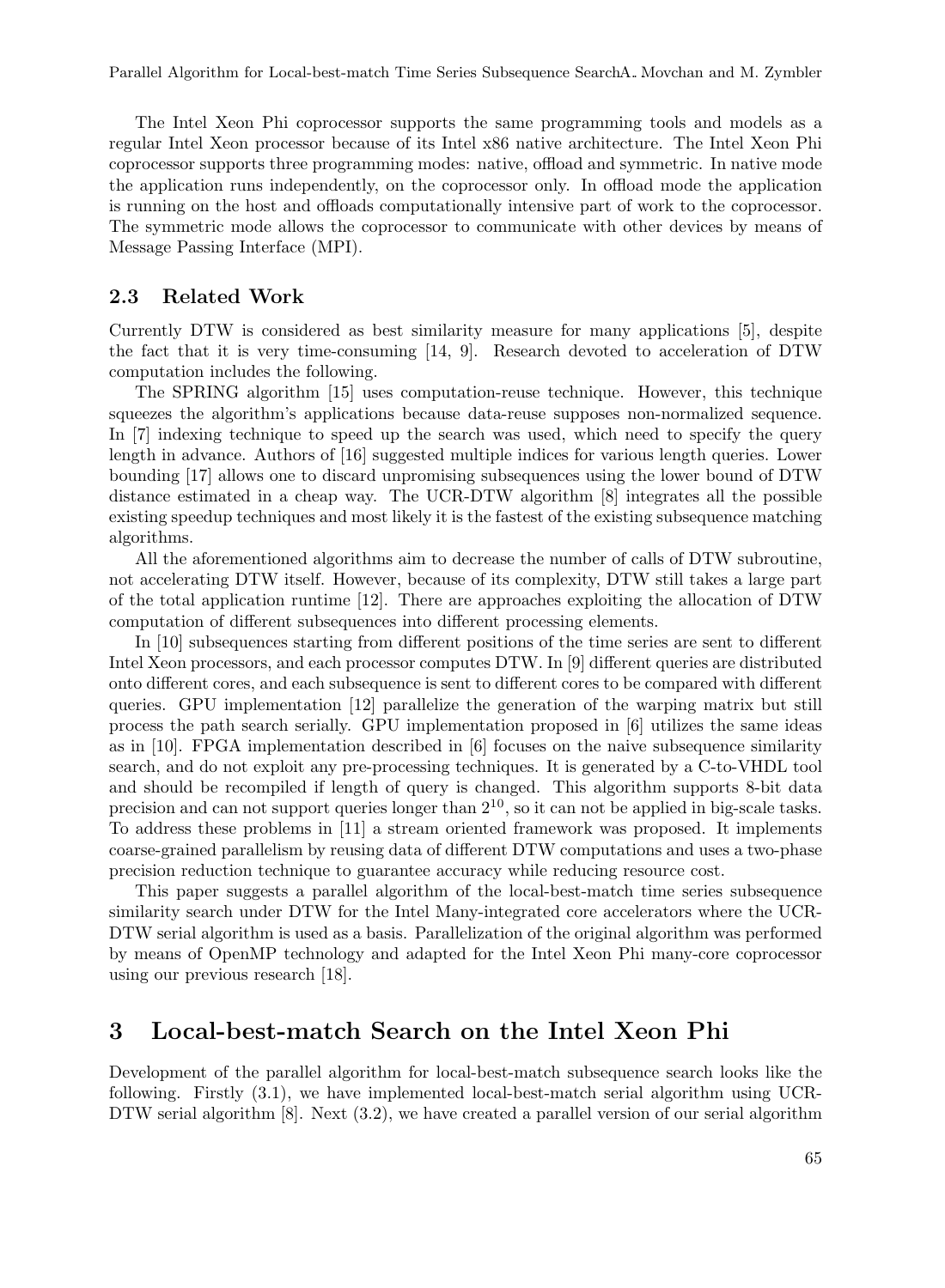Parallel Algorithm for Local-best-match Time Series Subsequence Search A. Movchan and M. Zymbler

by means of the OpenMP technology. Finally (3.3), we have adapted the algorithm developed at the previous step for the Intel Xeon Phi many-core coprocessor.

#### **3.1 Serial Algorithm**

Our algorithm for local-best-match subsequence search is depicted in Fig. 1 (hereinafter lbm-UCR-DTW). The original algorithm is represented by the Lower Bounding subactivity, where a cascade of three lower bounding of DTW distance is used, namely  $LB_{Kim}$  [8],  $LB_{Keosh}$  [14] and  $LB_{KeoshEC}$  [8].



Figure 1: Serial algorithm

We assume that  $|L| \leq K$ , i.e. resulting set contains no more than K subsequences, where K is specified threshold. This restriction is practically useful due to possible memory limitations to store resulting subsequences and does not lose generality because we can consider the case of  $K = \infty$ .

The bsf (best-so-far) variable stores the distance to the most distant subsequence among all the similar subsequences and is calculated as follows:

$$
bsf = \begin{cases} \mathcal{E} & ,|\mathbb{L}| < K \\ \min(\mathcal{E}, \max_{T_{m} \in \mathbb{L}} DTW(T_{m,n}, Q)) & , else. \end{cases}
$$

The algorithm scans every triple of neighboring subsequences where the current processed subsequence  $T_{i n}$  is denoted as  $C_R$  and two previously processed subsequences  $T_{i-1 n}$  and  $T_{i-2 n}$ are denoted as  $C_M$  and  $C_L$  respectively. The distances from the  $C_R$ ,  $C_M$  and  $C_L$  to the query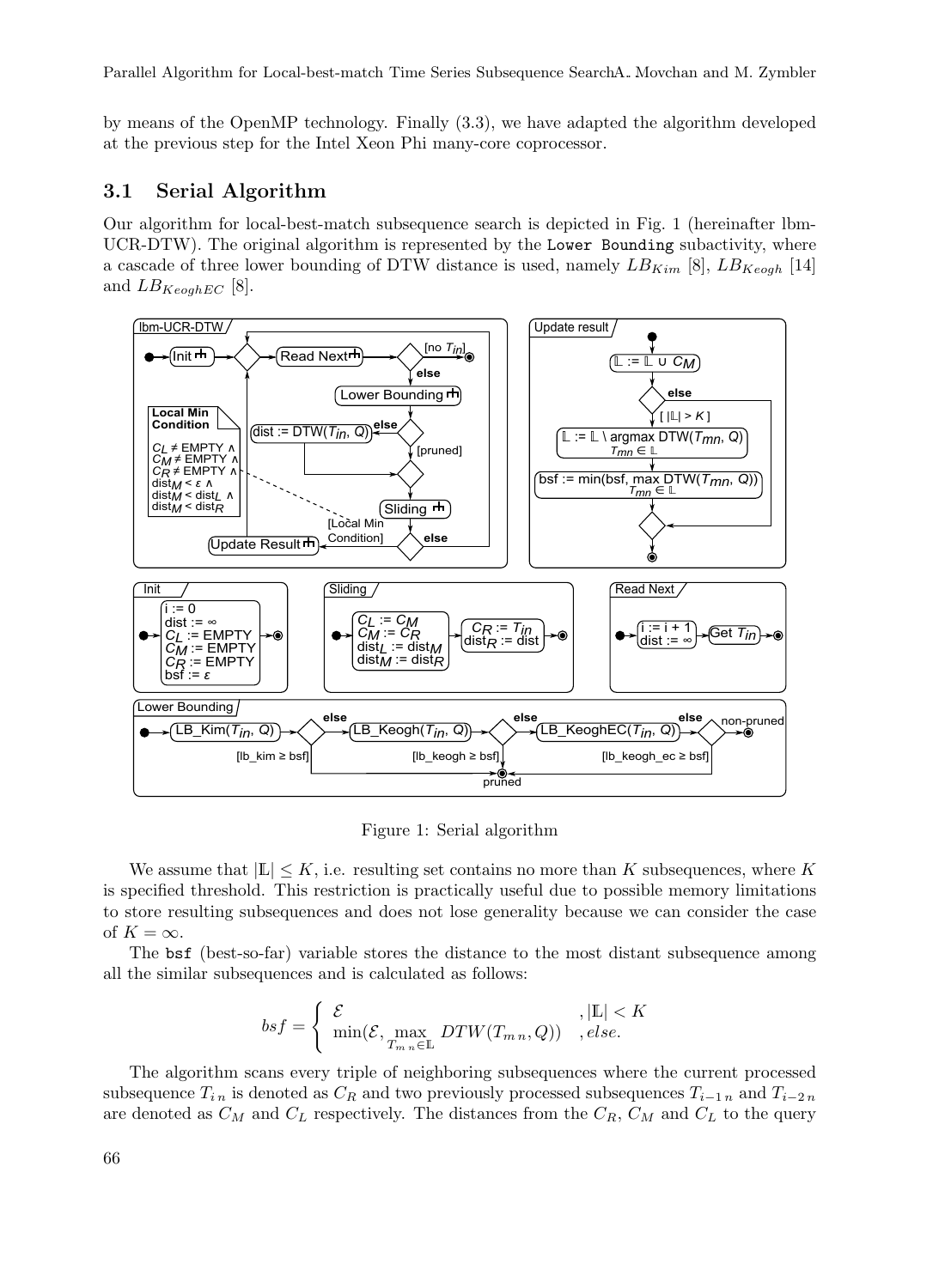are denoted as  $dist_R$ ,  $dist_M$  and  $dist_L$  respectively. The Sliding subactivity updates these variables during processing.

If  $C_M$  subsequence represents a local minimum, then the Update Result subactivity includes  $C_M$  subsequence in L resulting set. If cardinality of the L set is greater than K then algorithm excludes from L a subsequence with greatest distance to the query and after that updates the bsf variable according to aforementioned formula. The algorithm stops after all the subsequences have been processed.

#### **3.2 Parallel Algorithm for CPU**

Fig. 2 depicts a parallel version of the lbm-UCR-DTW algorithm. Parallelization was performed through the OpenMP technology.



Figure 2: Parallel algorithm for CPU

The input time series  $T$  is partitioned into  $H$  equal-length segments. Let  $P$  denotes the number of OpenMP-threads, S denotes a maximum length of segment, then H is defined as

$$
H = \lceil \frac{N}{P \cdot S} \rceil \cdot P
$$

The number of segments  $H$  is divisible by the number of threads  $P$  for better load balancing. A k-th segment,  $0 \le k \le H - 1$ , is defined as a subsequence  $T_{s l}$ , where

$$
s = \begin{cases} 1 & , k = 0 \\ k \cdot \lfloor \frac{N}{H} \rfloor - n + 2 & , else \end{cases}
$$

$$
l = \begin{cases} \lfloor \frac{N}{H} \rfloor & , k = 0 \\ \lfloor \frac{N}{H} \rfloor + n - 1 + (N \mod H) & , k = H - 1 \\ \lfloor \frac{N}{H} \rfloor + n - 1 & , else \end{cases}
$$

It means that the head part of every segment except first overlaps with the tail part of previous segment in  $n-1$  data points, where n is length of the query. This prevents from the loss of possible resulting subsequences, which start at tail part of the previous segment.

The algorithm distributes segments across threads as follows. There is an integer k variable, which is shared among all threads and identifies first unprocessed segment. The k is initialized by 0 and while there are unprocessed segments (i.e.  $k \leq H$ ), a thread gets k-th segment, increments k by 1 and processes the segment by means of the lbm-UCR-DTW subroutine, which implements the serial algorithm. To provide correct processing of shared data we use critical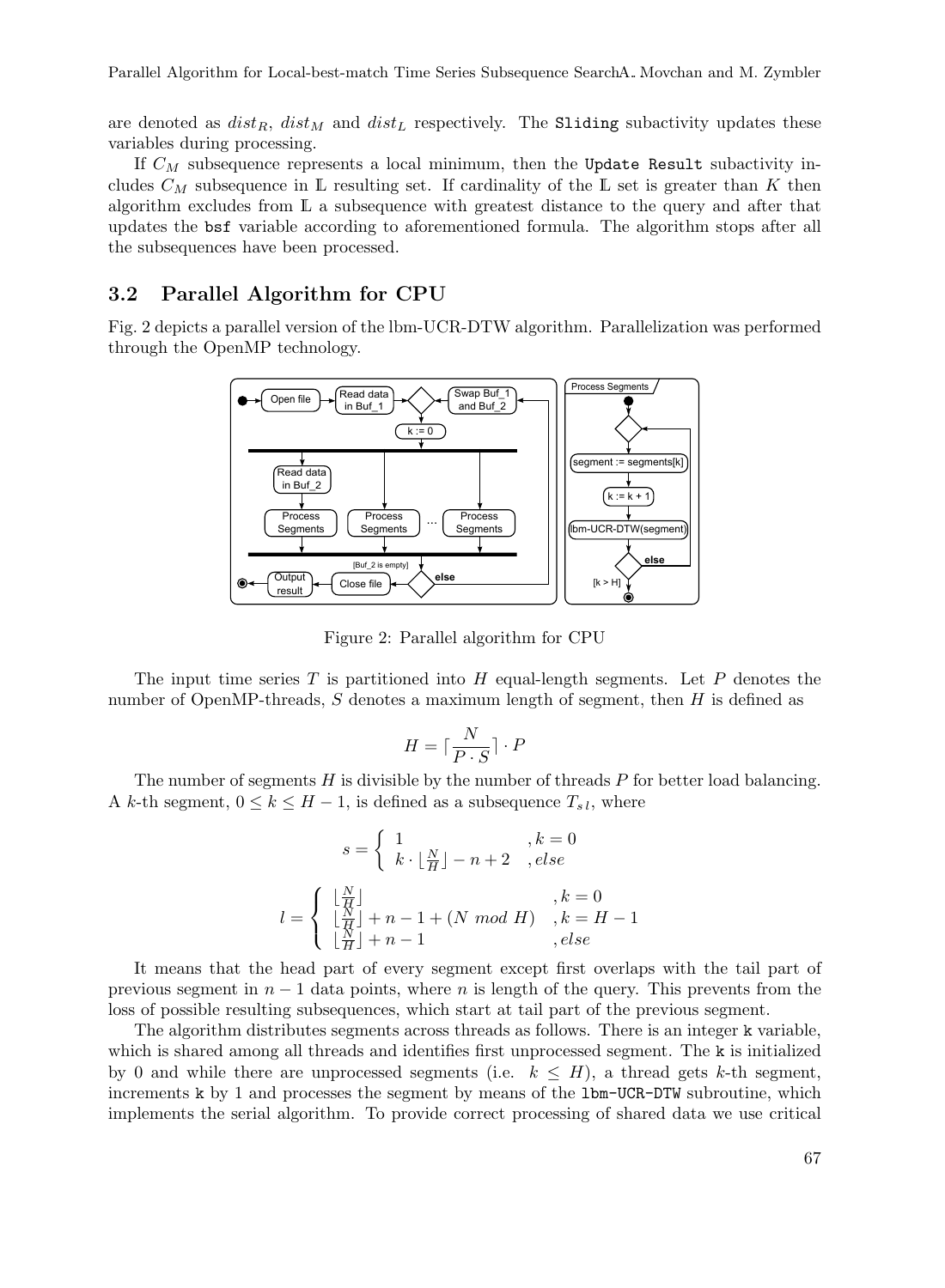section to prevent multiple threads from accessing the critical section's code at the same time, i.e. only one active thread can get  $k$ -th segment and update the k variable.

We use this way of distribution instead of the assigning of each thread its own segments before calculations because the latter could result in worse load balancing due to unpredictable amount of pruned and early abandoned subsequences for each thread. In other words, overhead costs to provide the critical section is a lesser evil than highly probable load imbalance.

In contrast with the serial version the bsf variable is shared among the threads. This allows each thread to prune off unpromising subsequence using lower bounding. Resulting set is shared among the threads as well and is write-protected by means of critical section. This allows to improve the value of the bsf variable (i.e. decrease it to prune more unpromising subsequences) faster than in case of using individual resulting subset for each thread.

#### **3.3 Parallel Algorithm for the Intel Xeon Phi**

The parallel algorithm for CPU and the Intel Xeon Phi is depicted in Fig. 3. The idea of the algorithm is that the coprocessor should be exploited only for DTW computations whereas CPU performs lower bounding, prepares subsequences for the coprocessor and computes DTW in case if it really does not have another job. CPU supports a queue of candidate subsequences and the coprocessor computes DTW for each candidate. Queue stores a tuple  $(i, A)$  corresponding a candidate subsequence  $T_{in}$ , where A is an n-element array containing  $LB_{Keogh}$  lower bounds for each position of the subsequence which is used for early abandoning of DTW [8].



Figure 3: Parallel algorithm for CPU and the Intel Xeon Phi

To reduce the amount of data transferred to the coprocessor, CPU offloads current buffer of the time series once whereas queue is offloaded each time it is full. The number of elements in the queue is the algorithm's parameter and is calculated as  $C \cdot h \cdot W$ , where C is a number of cores of the coprocessor, h is a hyperthreading factor of the coprocessor and  $W$  is a number of candidates to be processed by a coprocessor's thread.

The algorithm could be described in the following way. One of the CPU threads is declared as a master and the rest as workers. At start master sends a buffer with the current segment of the time series to the coprocessor. If queue is full then master offloads it to the coprocessor to perform DTW computation for the corresponding subsequences by the coprocessor's threads.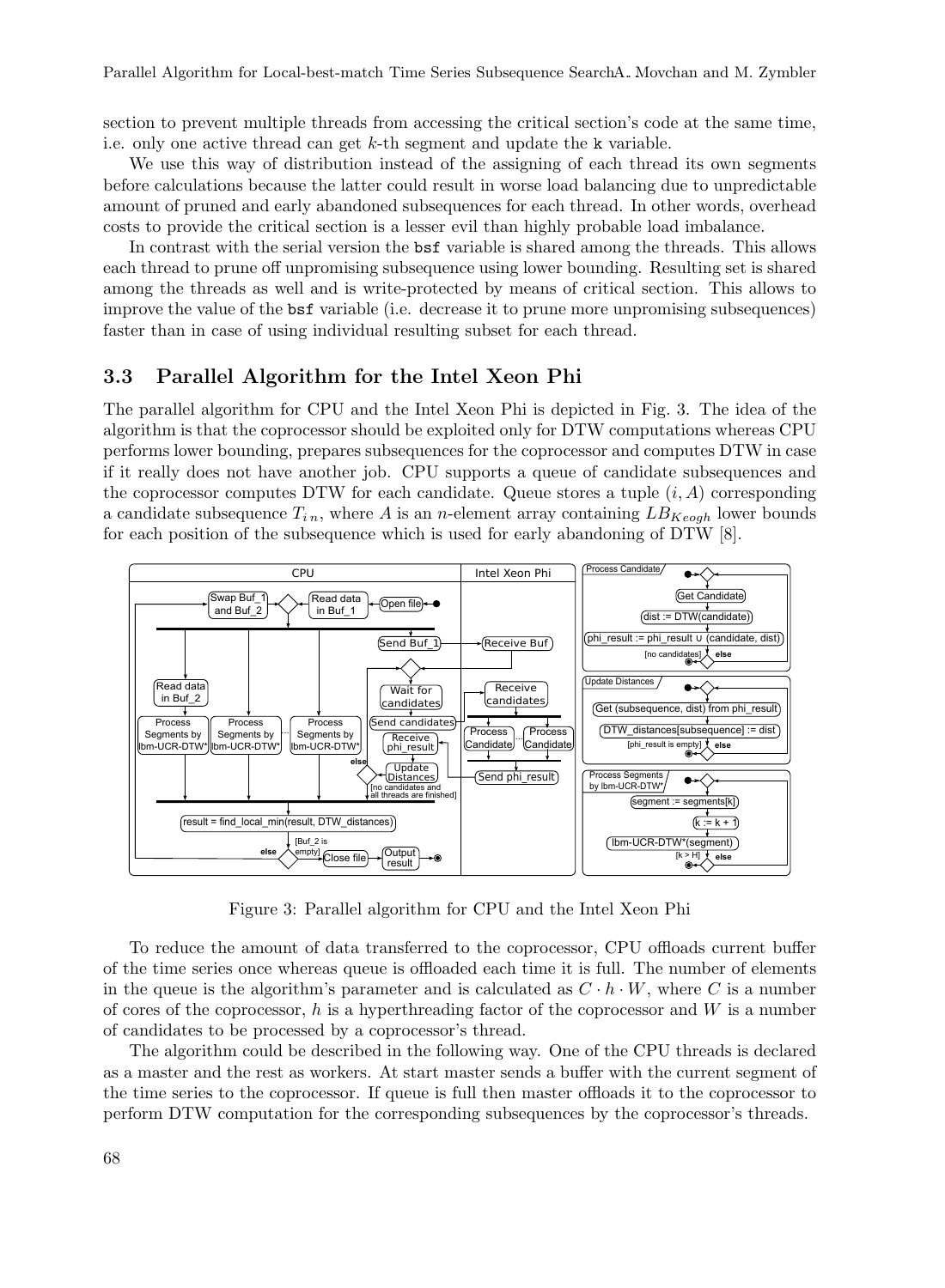Worker's activity is similar to activity of CPU threads in parallel algorithm described in 3.2. Each worker processes segments by means of the 1bm-UCR-DTW\* (see Fig. 4) subroutine, which calculates cascade of lower bounds for the subsequence. If the subsequence is dissimilar to the query then the worker prunes it off otherwise the subsequence is pushed to the queue. If the queue is full (and data previously transferred to the coprocessor have not been processed yet), the worker calculates DTW by itself. Worker stores results of DTW calculations in an array shared among all the workers.



Figure 4: lbm-UCR-DTW\* subroutine

After all the candidate subsequences are offloaded to the coprocessor DTW calculation is performed for every candidate subsequence and "index-distance" tuples are offloaded to CPU. Finally, algorithm searches local-best-match subsequences in the shared array filled earlier.

## **4 Experiments**

Hardware platform of the experiments is described in Tab. 1.

| Specifications           | Processor        | Coprocessor          |
|--------------------------|------------------|----------------------|
| Model                    | Intel Xeon X5680 | Intel Xeon Phi SE10X |
| Cores                    |                  |                      |
| Frequency, GHz           | 3.33             | 1.1                  |
| Threads per core         |                  |                      |
| Peak performance, TFLOPS | 0.371            | 1.076                |
| Memory, Gb               | 24               |                      |

Table 1: Specifications of the hardware platform

Experiments have been performed on three time series, namely PURE RANDOM, RAN-DOM WALK and ECG. The PURE RANDOM data set consists of  $10^6$  points generated by a random function. The RANDOM WALK data set is one-dimensional random walk time series consisting of 10<sup>8</sup> points. The ECG data set [8] consists of  $2 \cdot 10^7$  points and represents approximately 22 hours of one electrocardiographic channel sampled at 250 Hz.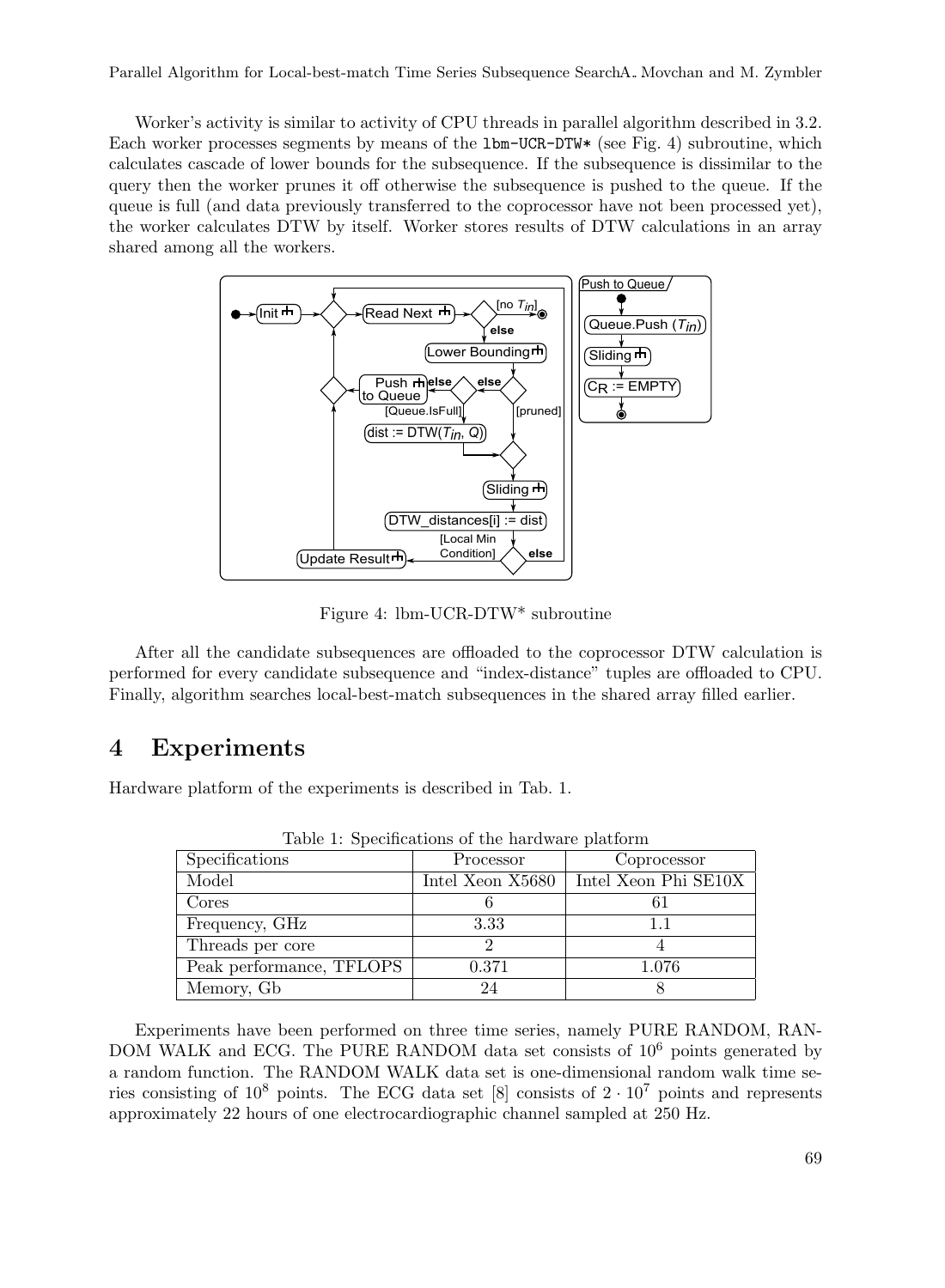

Figure 5: Performance of the algorithm

In the experiments we used  $\mathcal{E} = 2 + D_{min}$  as a similarity threshold where  $D_{min}$  is a distance between a query and the most similar subsequence found beforehand using our algorithm [18]. As cardinality of the resulting set we used  $K = 10^4$ . We investigated performance of our algorithm varying query length and similarity threshold.

On the PURE RANDOM data set our algorithm shows (Fig. 5a) a two times higher performance than the parallel algorithm for CPU only. Experimental results on RANDOM WALK data set (Fig. 5b) show that our algorithm is more effective for longer queries. In case of shorter queries the algorithm has the same performance as parallel algorithm for CPU only. In the experiments on ECG data set our algorithm shows (Fig. 5c) almost three times higher performance than the parallel algorithm for CPU only.

Impact of the  $\mathcal E$  similarity threshold on the performance is depicted in Fig. 6. As expected algorithm's performance is inversely proportional to the similarity threshold. As we can see for each data set and length of query there exists a threshold  $t$  such that execution time stays almost constant for all values of threshold more than t. This behavior occurs because resulting set is updated with the same speed for all values of threshold more than  $t$ .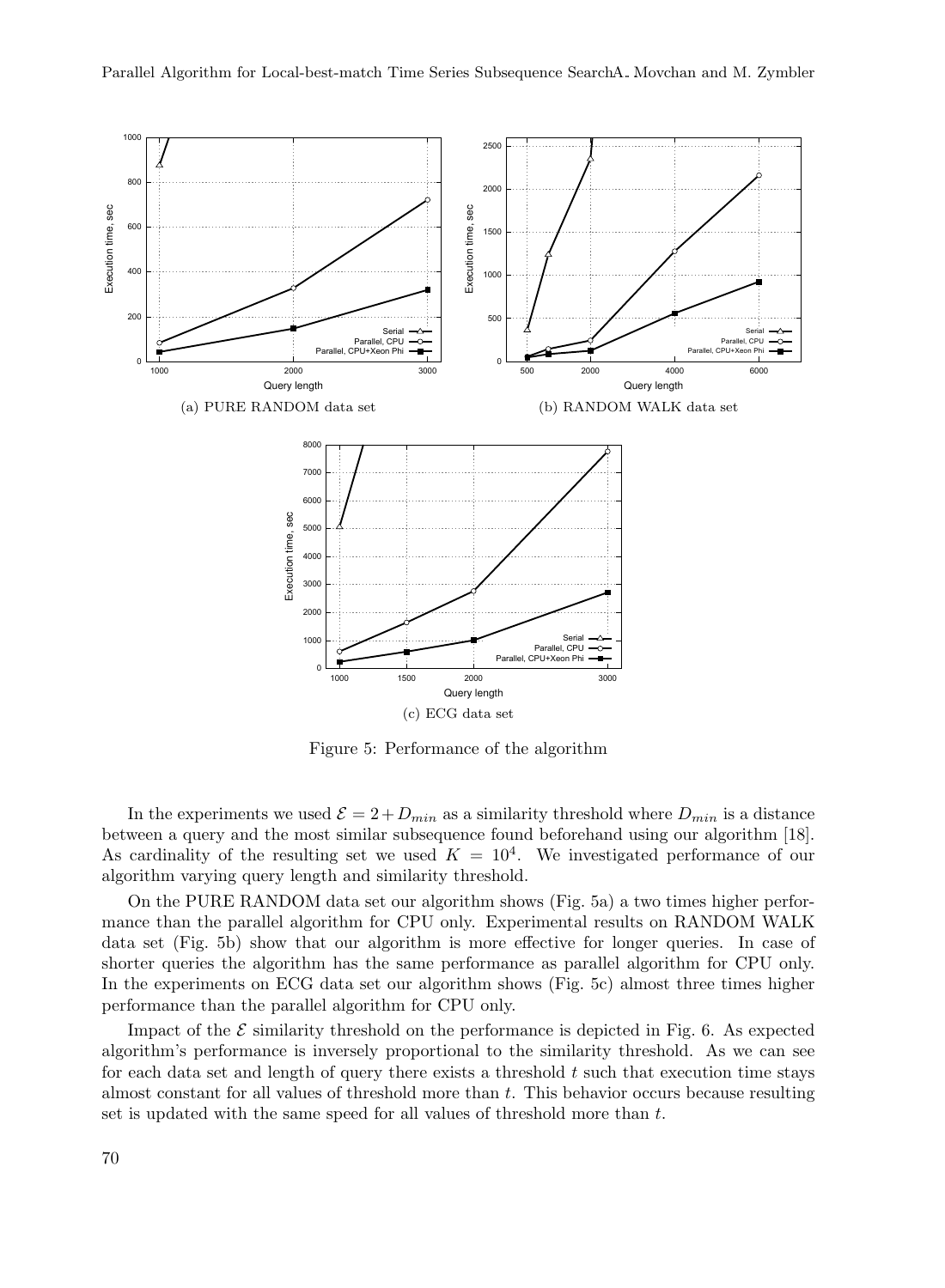

Figure 6: Impact of similarity threshold on the performance of the algorithm

# **5 Conclusion**

In this paper we have described the parallel algorithm for local-best-match time series subsequence search under DTW distance on the Intel Many Integrated Core architecture. The parallel algorithm combines capabilities of CPU and the Intel Xeon Phi coprocessor. The coprocessor is exploited only for DTW computations whereas CPU performs lower bounding, prepares subsequences for the coprocessor and computes DTW as a last resort. CPU supports a queue of candidate subsequences and the coprocessor computes DTW for every candidate. Experiments on synthetic and real data sets have shown that our algorithm outperforms serial algorithm and parallel algorithm that uses CPU only.

As future work we plan to extend our research for the case of cluster system based on nodes equipped with the Intel Xeon Phi coprocessors.

# **Acknowledgment**

This work was financially supported by the Ministry of education and science of the Russian Federation ("Research and development on priority directions of scientific-technological complex of Russia for 2014–2020" Federal Program, contract No. 14.574.21.0035).